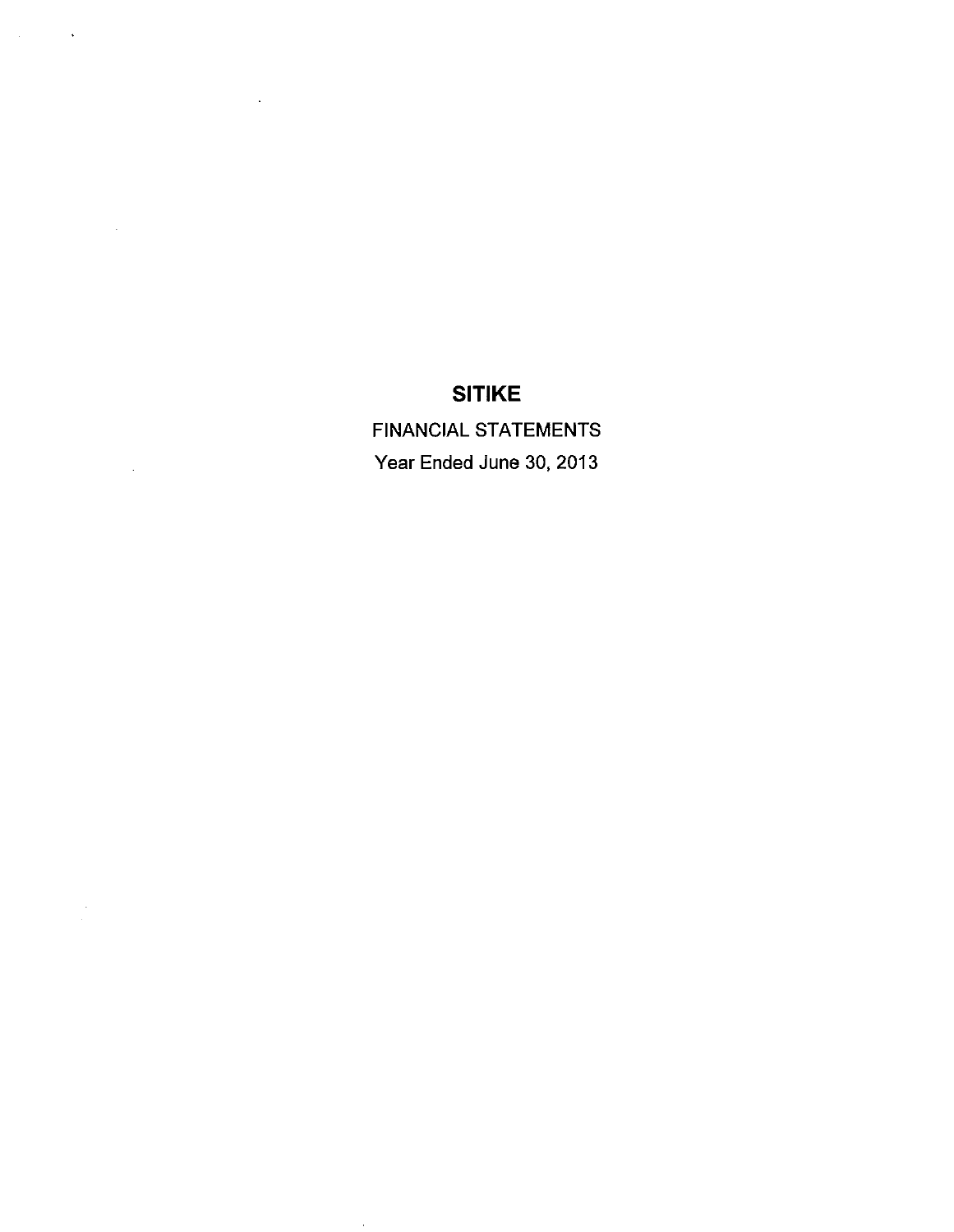# TABLE OF CONTENTS

|                                                                                                                                                                                                                          | Page |
|--------------------------------------------------------------------------------------------------------------------------------------------------------------------------------------------------------------------------|------|
| Independent Auditor's Report                                                                                                                                                                                             |      |
| <b>Financial Statements:</b>                                                                                                                                                                                             |      |
| <b>Statement of Financial Position</b>                                                                                                                                                                                   | 3    |
| <b>Statement of Activities</b>                                                                                                                                                                                           | 4    |
| <b>Statement of Functional Expenses</b>                                                                                                                                                                                  | 5    |
| <b>Statement of Cash Flows</b>                                                                                                                                                                                           | 6    |
| <b>Notes to Financial Statements</b>                                                                                                                                                                                     |      |
| Independent Auditor's Report on Internal Control over Financial Reporting<br>and on Compliance and Other Matters Based on an Audit of Financial<br>Statements Performed in Accordance with Government Auditing Standards | 12   |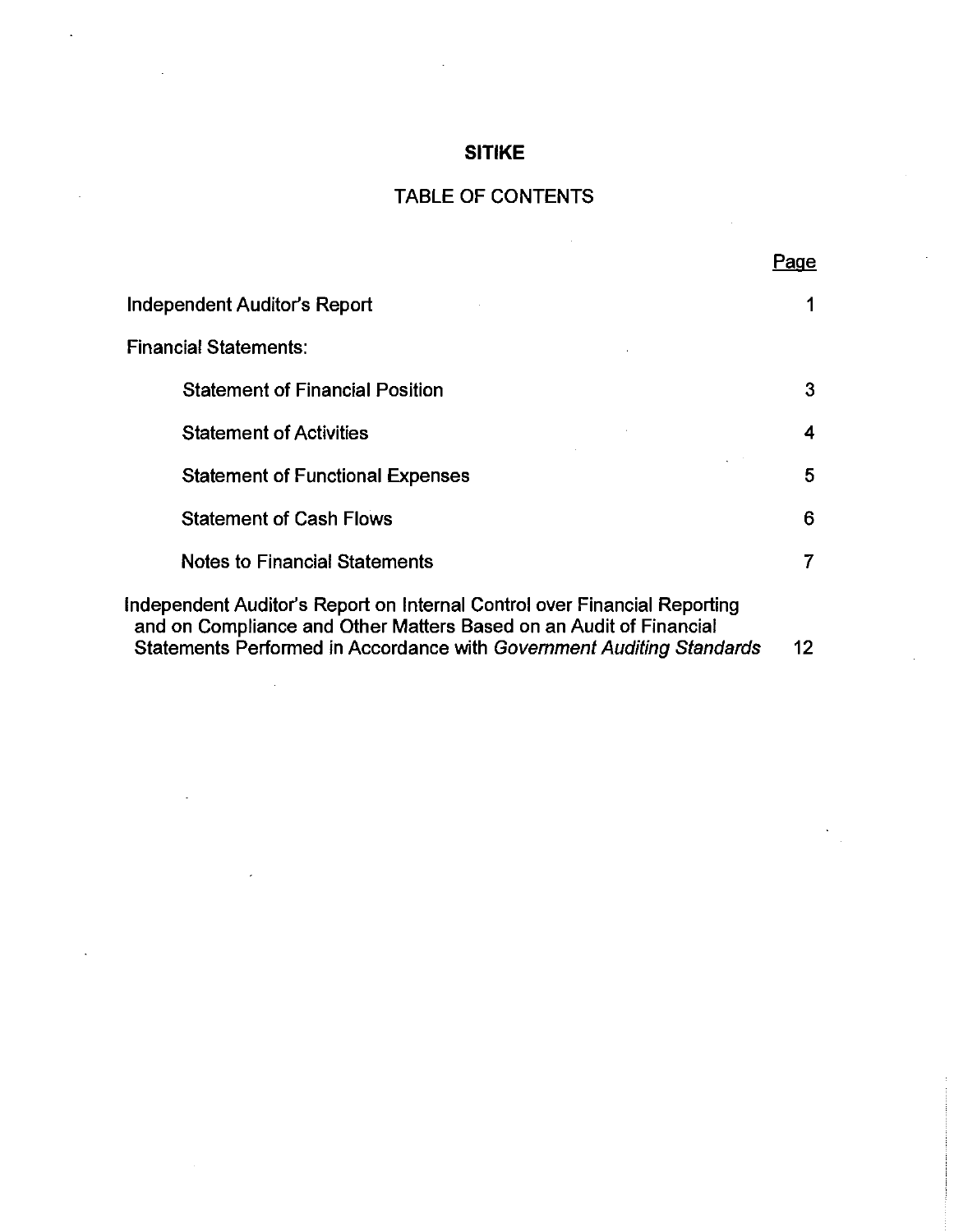

Partners Daniel J. Harrington, CPA Bruce J. Wright, CPA Michael J. Ellingson, CPA Principal Mitchell Rlchstone, CPA

#### Independent Auditor's Report

To the Board of Directors Sitike

#### Report on the Financial Statements

We have audited the accompanying financial statements of Sitike (a California nonprofit organization) which comprise the statement of financial position as of June 30, 2013, and the related statements of activities, functional expenses and cash flows for the year then ended, and the related notes to the financial statements. The prior year summarized comparative information has been derived from the organization's 2012 financial statements, and in our report dated September 25, 2012, we expressed an unqualified opinion on those financial statements.

#### Management's Responsibility for the Financial Statements

Management is responsible for the preparation and fair presentation of these financial statements in accordance with accounting principles generally accepted in the United States of America; this includes the design, implementation, and maintenance of internal control relevant to the preparation and fair presentation of financial statements that are free from material misstatement, whether due to fraud or error.

#### Auditor's Responsibility

Our responsibility is to express an opinion on these financial statements based on our audit. We conducted our audit in accordance with auditing standards generally accepted in the United States of America and the standards applicable to financial audits contained in Government Auditing Standards, issued by the Comptroller General of the United States. Those standards require that we plan and perform the audit to obtain reasonable assurance about whether the financial statements are free from material misstatement.

An audit involves performing procedures to obtain audit evidence about the amounts and disclosures in the financial statements. The procedures selected depend on the auditor's judgment, including the assessment of the risks of material misstatement of the financial statements, whether due to fraud or error. In making those risk

Page 1 of 13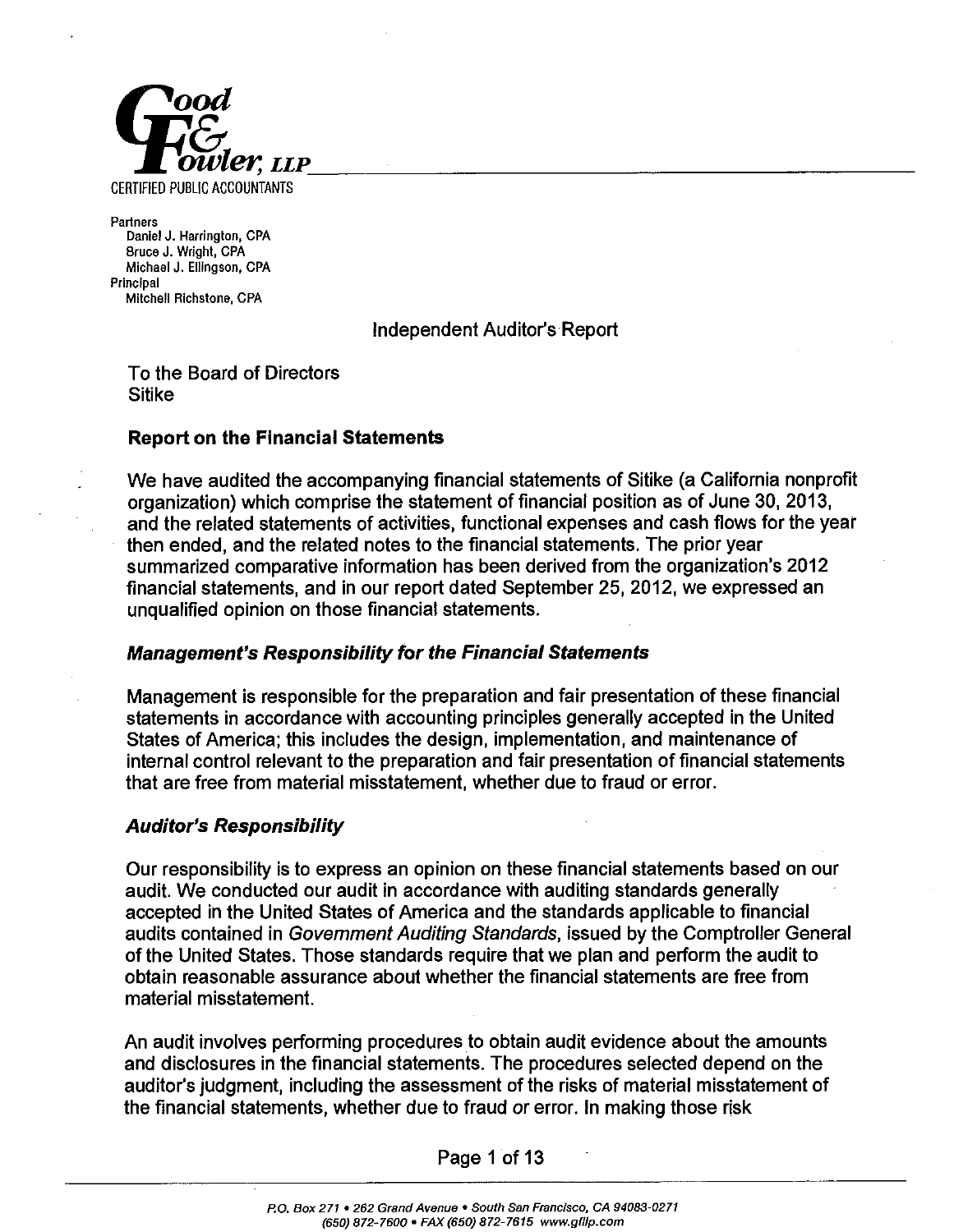# Independent Auditor's Report (Continued)

assessments, the auditor considers internal control relevant to the entity's preparation and fair presentation of the financial statements in order to design audit procedures that are appropriate in the circumstances, but not for the purpose of expressing an opinion on the effectiveness of the entity's internal control. Accordingly, we express no such opinion. An audit also includes evaluating the appropriateness of accounting policies used and the reasonableness of significant accounting estimates made by management, as well as evaluating the overall presentation of the financial statements.

We believe that the audit evidence we have obtained is sufficient and appropriate to provide a basis for our audit opinion.

#### **Opinion**

In our opinion, the financial statements referred to above present fairly, in all material respects, the financial position of Sitike as of June 30, 2013, and the changes in its net assets and its cash flows for the year then ended in accordance with accounting principles generally accepted in the United States of America.

#### **Other Reporting Required by Government Auditing Standards**

In accordance with Government Auditing Standards, we have also issued our report dated August 23, 2013, on our consideration of Sitike's internal control over financial reporting and on our tests of its compliance with certain provisions of laws, regulations, contracts, and grant agreements and other matters. The purpose of that report is to describe the scope of our testing of internal control over financial reporting and compliance and the results of that testing, and not to provide an opinion on internal control over financial reporting or on compliance. That report is an integral part of an audit performed in accordance with Government Auditing Standards in considering Sitike's internal control over financial reporting and compliance.

South San Francisco, California August 23, 2013

Hode of UP



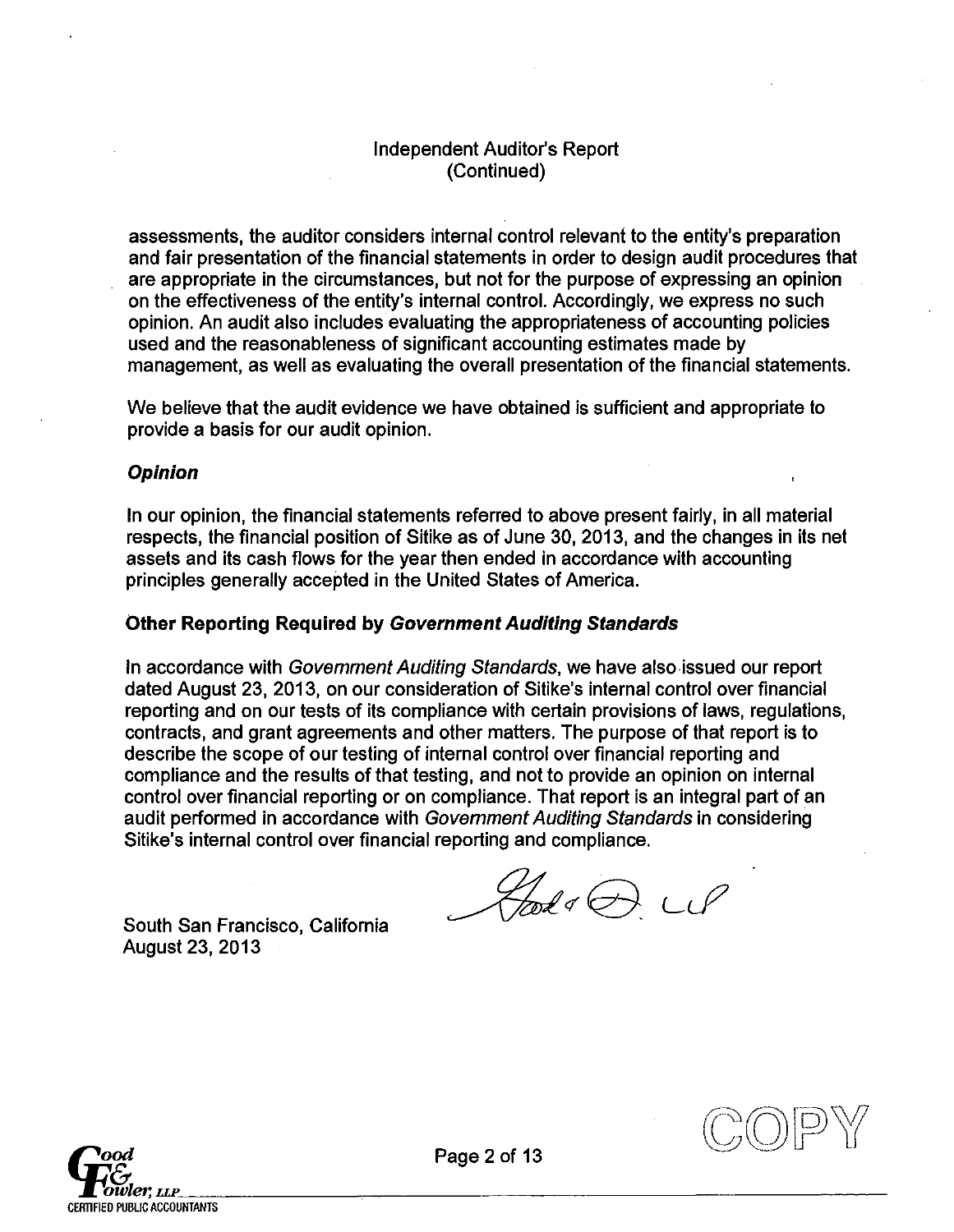# **SITIKE**  Statement of Financial Position June 30, 2013 (With Comparative Totals at June 30, 2012)

|                                      | 2013          | 2012          |
|--------------------------------------|---------------|---------------|
| <b>ASSETS</b>                        |               |               |
| <b>CURRENT ASSETS</b>                |               |               |
| Cash                                 | \$<br>260,612 | \$<br>108,341 |
| <b>Accounts Receivable</b>           | 60,279        | 122,998       |
| <b>Prepaid Expenses and Deposits</b> | 13,660        | 14,788        |
| <b>Total Current Assets</b>          | 334,551       | 246,127       |
| <b>NONCURRENT ASSETS</b>             |               |               |
| <b>Certificate of Deposit</b>        | 99,975        | 99,526        |
| Property and Equipment - Net         | 3,664         | 1,992         |
| <b>Total Noncurrent Assets</b>       | 103,639       | 101,518       |
| <b>Total Assets</b>                  | \$<br>438,190 | \$<br>347,645 |
| <b>LIABILITIES AND NET ASSETS</b>    |               |               |
| <b>CURRENT LIABILITIES</b>           |               |               |
| <b>Accounts Payable</b>              | \$<br>68.640  | \$<br>19,193  |
| <b>Accrued Employee Benefits</b>     | 16,590        | 15,551        |
| <b>Total Current Liabilities</b>     | 85,230        | 34,744        |
| <b>NET ASSETS</b>                    |               |               |
| <b>Unrestricted</b>                  | 352,960       | 312,901       |
| <b>Total Net Assets</b>              | 352,960       | 312,901       |

Total Liabilities and Net Assets  $\frac{\$}{438,190}$   $\frac{\$}{2}$ 

 $\alpha$ 

347,645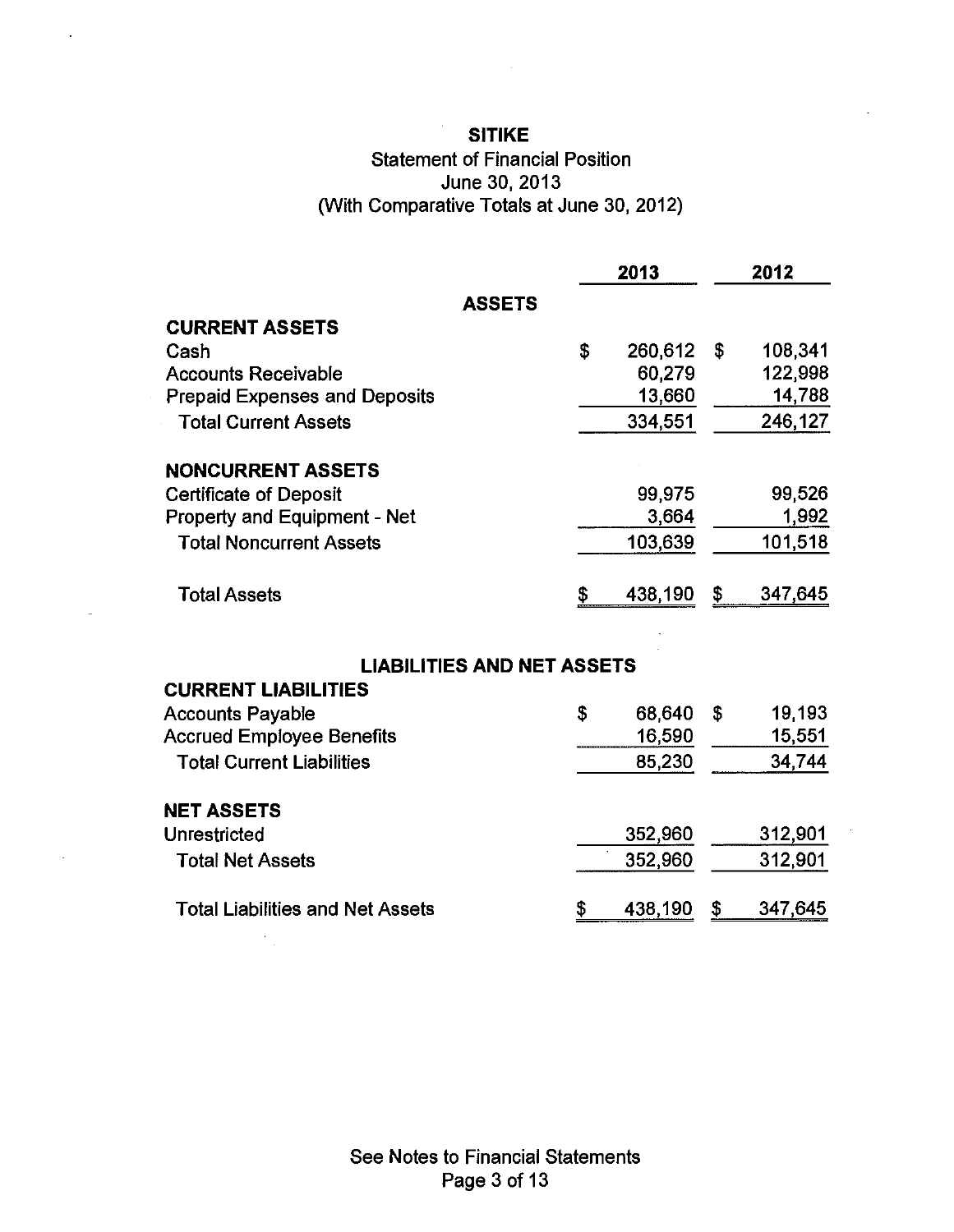# Statement of Activities Year Ended June 30, 2013 (With Comparative Totals at June 30, 2012)

|                                             | 2013 |            |    | 2012    |
|---------------------------------------------|------|------------|----|---------|
| <b>REVENUE AND SUPPORT</b>                  |      |            |    |         |
| Contracts                                   | \$   | 504,942 \$ |    | 540,221 |
| Fees                                        |      | 336,152    |    | 310,098 |
| <b>Grants and Contributions</b>             |      | 27,691     |    | 28,961  |
| Special Events (Net of Expenses of \$2,104) |      | 2,095      |    |         |
| Interest Income                             |      | 1,179      |    | 1,455   |
| Other                                       |      |            |    | 5       |
| <b>Total Revenue and Support</b>            |      | 872,059    |    | 880,740 |
| <b>EXPENSES</b>                             |      |            |    |         |
| <b>Program Services</b>                     |      | 821,148    |    | 809,336 |
| <b>Supporting Services</b>                  |      |            |    |         |
| <b>Administration and General Expenses</b>  |      | 7,695      |    | 13,339  |
| <b>Fund Raising</b>                         |      | 3,157      |    | 6,531   |
| <b>Total Expenses</b>                       |      | 832,000    |    | 829,206 |
| <b>CHANGE IN NET ASSETS</b>                 |      | 40,059     |    | 51,534  |
| UNRESTRICTED NET ASSETS, Beginning of Year  |      | 312,901    |    | 261,367 |
| UNRESTRICTED NET ASSETS, End of Year        | \$   | 352,960    | \$ | 312,901 |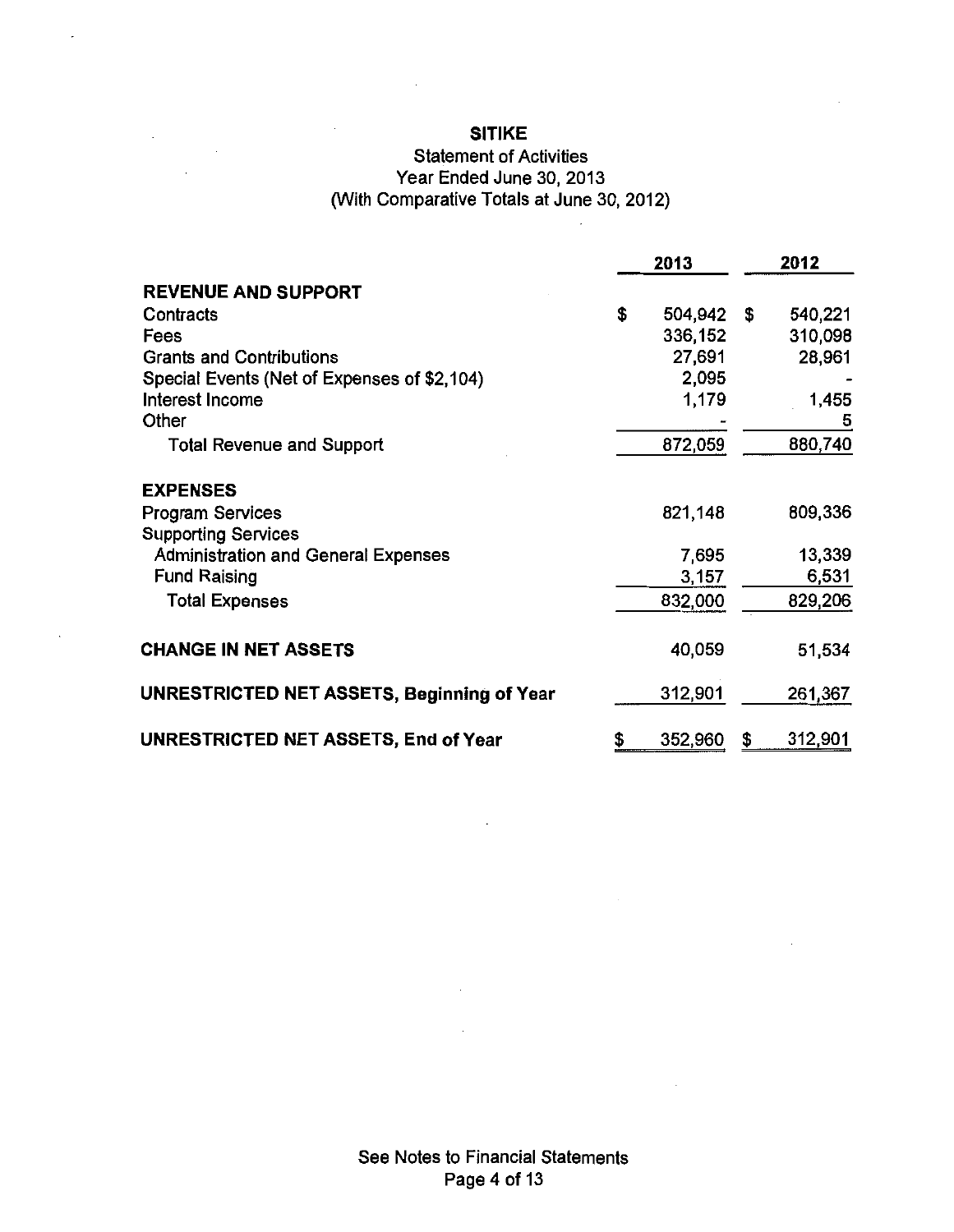#### smKE Statement of Functional Expenses Year Ended June 30, 2013 (With Comparative Totals at June 30, 2012)

 $\cdot$ 

 $\overline{a}$  $\mathcal{L}$ 

|                               | Program Services                                                                            |        |                  |              |                          |                                 |     |                                  |                                                      |                                         |                     |                                     |           |        |  |         |
|-------------------------------|---------------------------------------------------------------------------------------------|--------|------------------|--------------|--------------------------|---------------------------------|-----|----------------------------------|------------------------------------------------------|-----------------------------------------|---------------------|-------------------------------------|-----------|--------|--|---------|
|                               | Negotiated<br>County<br><b>Net Amount</b><br>Nonresidential<br>Nonresidential<br>Achieve180 |        |                  | <b>AB109</b> | P36<br>Outpatient        | <b>Drug Court</b><br>Outpatient |     | Co-Occurring<br><b>Disorders</b> | <b>Bay Area</b><br><b>Services</b><br><b>Network</b> | Deferred<br><b>Entry of</b><br>Judgment | Anger<br>Management | First<br><b>Offender</b><br>Program |           |        |  |         |
| Salaries and Benefits         | s                                                                                           | 54,896 | 45,508 \$<br>- S |              | 380 \$                   | 3,021                           | - 5 | $8,618$ \$                       | $4,862$ \$                                           |                                         | 22,633 S            | 11,769 \$                           | 17,760 \$ | 1,171S |  | 141,544 |
| Occupancy Expense             |                                                                                             | 2,003  | 1,128            |              | $\overline{\phantom{a}}$ |                                 |     | 557                              | 150                                                  |                                         | -                   | 2,483                               | 1,876     |        |  | 32,084  |
| Client Transportation         |                                                                                             |        |                  |              |                          |                                 |     |                                  |                                                      |                                         |                     |                                     |           |        |  |         |
| <b>Monitoring Fees</b>        |                                                                                             |        |                  |              |                          |                                 |     |                                  |                                                      |                                         |                     |                                     | 1,140     |        |  | 22,646  |
| Supplies and Equipment Leases |                                                                                             | 622    | 457              |              |                          |                                 |     | 250                              | 199                                                  |                                         |                     | 937                                 | 583       |        |  | 9,507   |
| Drug Testing                  |                                                                                             | 301    |                  |              |                          |                                 |     |                                  |                                                      |                                         |                     |                                     | 2,014     |        |  |         |
| Utilities                     |                                                                                             | 408    | 223              |              |                          |                                 |     | 143                              | 25                                                   |                                         |                     | 545                                 | 341       |        |  | 6,493   |
| <b>Professional Fees</b>      |                                                                                             | 555    | 507              |              |                          | -                               |     | 138                              | 107                                                  |                                         | 204                 | 233                                 | 411       |        |  | 3,840   |
| Bank Charges and Fees         |                                                                                             | 429    | 311              |              |                          | $\overline{\phantom{0}}$        |     | 102                              | 72                                                   |                                         |                     | 345                                 | 206       |        |  | 4,496   |
| Repairs and Maintenance       |                                                                                             | 170    | 98               |              |                          |                                 |     | 76                               | 46                                                   |                                         |                     | 240                                 | 168       |        |  | 2,609   |
| Food Supplies                 |                                                                                             |        |                  |              |                          |                                 |     |                                  |                                                      |                                         |                     |                                     |           |        |  |         |
| Insurance                     |                                                                                             | 419    | 419              |              |                          | $\overline{\phantom{0}}$        |     |                                  |                                                      |                                         | 52                  | 159                                 | 312       |        |  | 2,407   |
| Telephone                     |                                                                                             | 145    | 104              |              |                          | $\overline{\phantom{a}}$        |     | 60                               | 36                                                   |                                         |                     | 203                                 | 162       |        |  | 2,362   |
| Depreciation                  |                                                                                             | 20     | 20               |              |                          | -                               |     |                                  |                                                      |                                         |                     | 40                                  | 20        |        |  | 510     |
| Website                       |                                                                                             |        |                  |              |                          |                                 |     |                                  |                                                      |                                         |                     |                                     |           |        |  |         |
| Staff Training                |                                                                                             |        |                  |              |                          |                                 |     |                                  |                                                      |                                         |                     | 15                                  |           |        |  | 69      |
| <b>Total Expenses</b>         |                                                                                             | 59,977 | 48,778           |              | 384                      | 3,021                           |     | 9,960                            | 5,497                                                | -55                                     | 22,889              | 16,969                              | 24,996    | 1,172  |  | 228,567 |

|                               | <b>Program Services</b> |                          |                                   |            |          |           |            |           |                                | <b>Supporting Services</b> |                              |            |                                  |         |                        |                          |                      |            |     |                 |
|-------------------------------|-------------------------|--------------------------|-----------------------------------|------------|----------|-----------|------------|-----------|--------------------------------|----------------------------|------------------------------|------------|----------------------------------|---------|------------------------|--------------------------|----------------------|------------|-----|-----------------|
|                               | <b>WAB109</b>           |                          | Women's<br>Intensive<br>Treatment |            | CalWorks |           | MCE<br>Day |           | Child<br>Protective<br>Service |                            | Total<br>Program<br>Services |            | Administration<br>and<br>General |         | <b>Fund</b><br>Ralsing |                          | <b>Total</b><br>2013 |            |     | Total -<br>2012 |
| <b>Salaries and Benefits</b>  | s                       | 19,115 \$                |                                   | 122,932 \$ |          | 17,860 \$ |            | 78,682 \$ |                                | 23.921 \$                  |                              | 574,672 \$ |                                  | 7,014 S |                        | 1,986                    | - S                  | 583,672 \$ |     | 576,180         |
| Occupancy Expense             |                         | 639                      |                                   | 13,991     |          | 991       |            | 14,652    |                                | 180                        |                              | 70,734     |                                  |         |                        |                          |                      | 70,734     |     | 73,500          |
| <b>Client Transportation</b>  |                         | 426                      |                                   | 45,517     |          | 270       |            | 4,787     |                                |                            |                              | 51,000     |                                  |         |                        | $\overline{\phantom{0}}$ |                      | 51,000     |     | 48,000          |
| Monitoring Fees               |                         | $\overline{\phantom{a}}$ |                                   |            |          |           |            |           |                                |                            |                              | 23,786     |                                  |         |                        | $\overline{\phantom{0}}$ |                      | 23,786     |     | 23,585          |
| Supplies and Equipment Leases |                         | 183                      |                                   | 4,705      |          | 646       |            | 3,522     |                                | 714                        |                              | 22,325     |                                  | 22      |                        | 807                      |                      | 23.154     |     | 28.934          |
| Drug Testing                  |                         |                          |                                   | 4,836      |          |           |            |           |                                | 14,254                     |                              | 21,405     |                                  |         |                        |                          |                      | 21,405     |     | 20,337          |
| <b>Utilities</b>              |                         | 131                      |                                   | 2,878      |          | 181       |            | 2,897     |                                |                            |                              | 14,265     |                                  | 183     |                        |                          |                      | 14,448     |     | 3,565           |
| Professional Fees             |                         | 102                      |                                   | 2,564      |          | 594       |            | 1,741     |                                | 452                        |                              | 11,451     |                                  | 273     |                        | 25                       |                      | 11,749     |     | 20,741          |
| Bank Charges and Fees         |                         | 243                      |                                   | 813        |          | 365       |            | 1,023     |                                |                            |                              | 8,405      |                                  | 112     |                        |                          |                      | 8,517      |     | 5,088           |
| Repairs and Maintenance       |                         | 56                       |                                   | 1,258      |          | 136       |            | 1,104     |                                | 39                         |                              | 6,000      |                                  | 6       |                        |                          |                      | 6,007      |     | 6,345           |
| <b>Food Supplies</b>          |                         |                          |                                   | 4,559      |          | 118       |            | 807       |                                |                            |                              | 5,484      |                                  |         |                        |                          |                      | 5,484      |     | 7,613           |
| Insurance                     |                         |                          |                                   | 471        |          | 164       |            | 569       |                                | 261                        |                              | 5,233      |                                  |         |                        | $\bullet$                |                      | 5,233      |     | 5,391           |
| Telephone                     |                         | 44                       |                                   | 880        |          | 100       |            | 789       |                                | 202                        |                              | 5,087      |                                  |         |                        |                          |                      | 5,096      |     | 5,063           |
| Depreciation                  |                         |                          |                                   | 226        |          | 40        |            | 107       |                                |                            |                              | 1,001      |                                  |         |                        |                          |                      | 1,002      |     | 3,118           |
| Website                       |                         |                          |                                   |            |          |           |            |           |                                |                            |                              |            |                                  | 75      |                        | 338                      |                      | 413        |     | 1,348           |
| Staff Training                |                         |                          |                                   | 60         |          |           |            | 129       |                                |                            |                              | 300        |                                  |         |                        |                          |                      | 300        |     | 398             |
| <b>Total Expenses</b>         |                         | 20,951                   | -5                                | 205,690    |          | 21,465    | - 55       | 110,809   | -5                             | 40,023                     | - 55                         | 821,148    | -5                               | 7,695   | -5                     | 3,157                    | -S                   | 832,000    | -S. | 829,206         |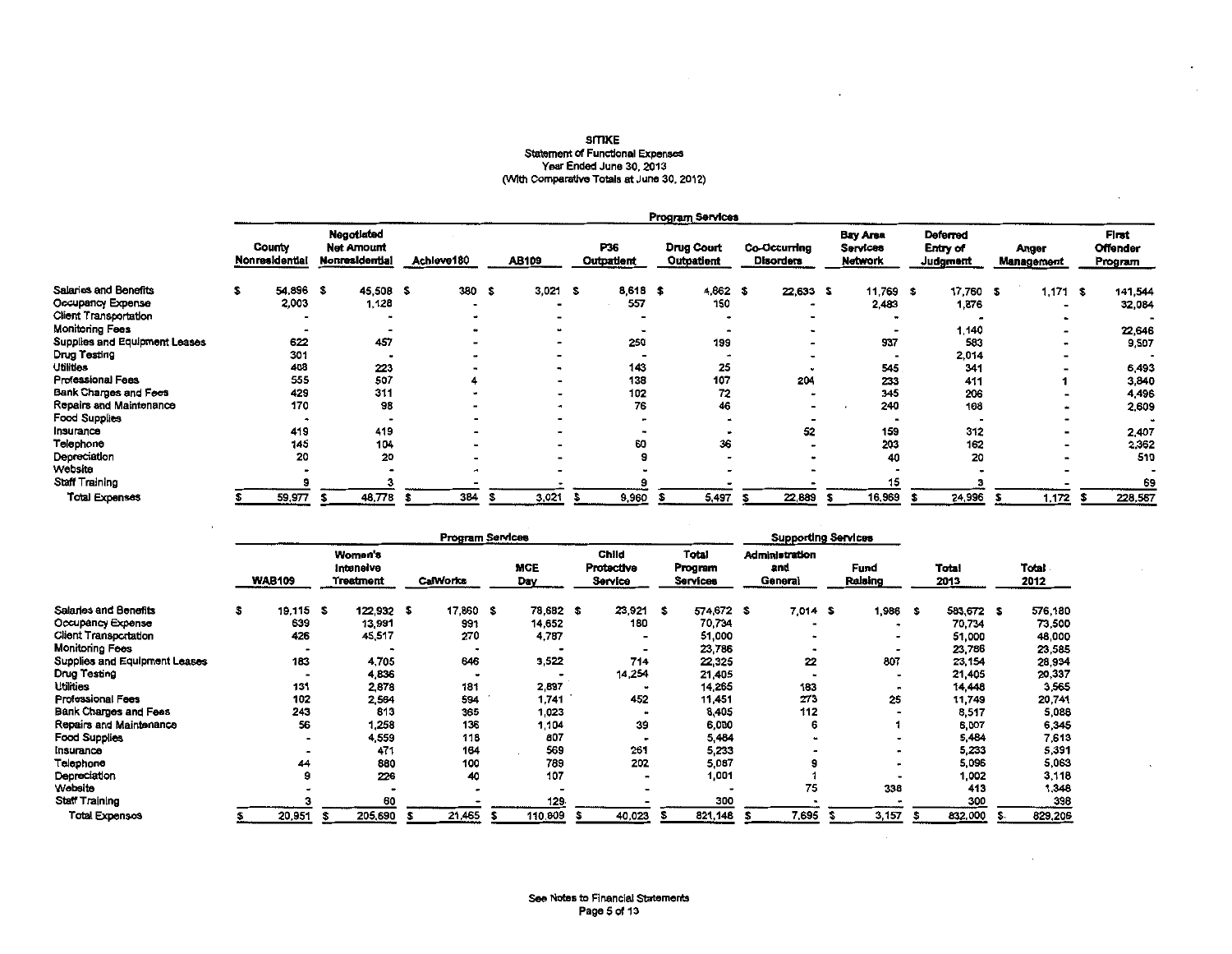# Statement of Cash Flows Year Ended June 30, 2013

(With Comparative Totals at June 30, 2012)

|                                                                                                      | 2013          | 2012          |
|------------------------------------------------------------------------------------------------------|---------------|---------------|
| <b>CASH FLOWS FROM OPERATING ACTIVITIES</b>                                                          |               |               |
| Change in Net Assets                                                                                 | \$<br>40,059  | \$<br>51,534  |
| Adjustments to Reconcile Change in Net Assets<br>to Net Cash Provided (Used) by Operating Activities |               |               |
| <b>Reinvested Interest</b>                                                                           | (449)         | (741)         |
| Depreciation                                                                                         | 1,002         | 3,118         |
| (Increase) Decrease in Operating Assets                                                              |               |               |
| <b>Accounts Receivable</b>                                                                           | 62,719        | (106, 494)    |
| <b>Prepaid Expenses and Deposits</b>                                                                 | 1,128         | 11,180        |
| Increase (Decrease) in Operating Liabilities                                                         |               |               |
| <b>Accounts Payable</b>                                                                              | 49,447        | (2, 724)      |
| <b>Accrued Employee Benefits</b>                                                                     | 1,039         | (6, 578)      |
| Net Cash Provided (Used) by Operating Activities                                                     | 154,945       | (50, 705)     |
| <b>CASH FLOWS FROM INVESTING ACTIVITIES</b>                                                          |               |               |
| Purchase of Property and Equipment                                                                   | (2,674)       |               |
| Net Cash Provided by Investing Activities                                                            | (2,674)       |               |
| NET INCREASE (DECREASE) IN CASH                                                                      | 152,271       | (50, 705)     |
| <b>CASH, Beginning of Year</b>                                                                       | 108,341       | 159,046       |
| <b>CASH, End of Year</b>                                                                             | \$<br>260,612 | \$<br>108,341 |

 $\sim$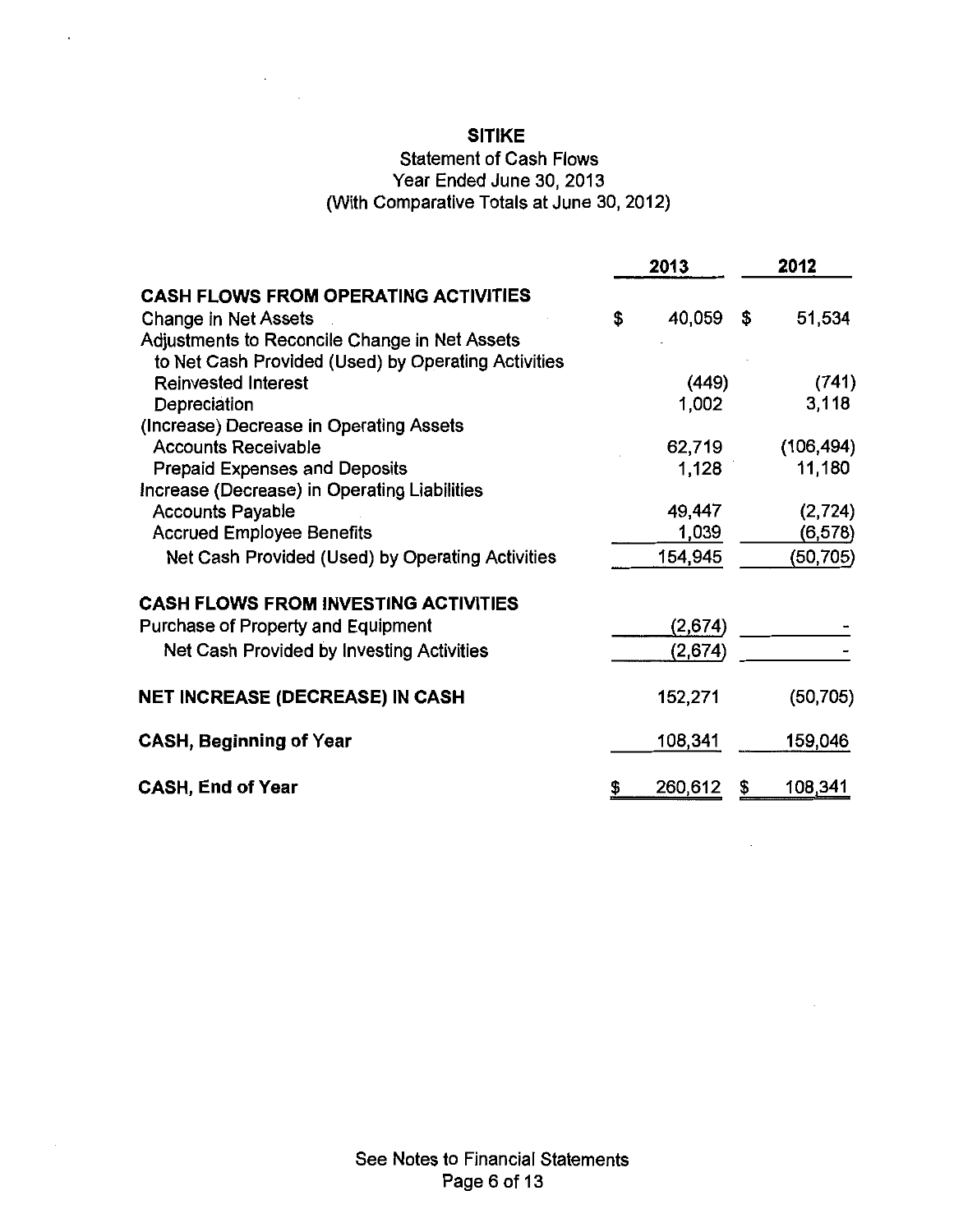# **SITIKE**  Notes to Financial Statements June 30, 2013

#### **1. Nature of Activities**

Sitike is a California-based nonprofit organization, founded in 1988 that provides outpatient abuse and mental health treatment to adult residents of San Mateo County and the surrounding Bay Area communities. Our mission is to provide community-based counseling and education in a safe and healing environment that embraces the cultural and emotional needs of every client and to help people find hope, resiliency and life-affirming change.

# 2. **Summary of Significant Accounting Policies**

**Basis of Accounting** - The financial statements of Sitike have been prepared on the accrual basis of accounting and accordingly reflect all significant receivables, payables, and other liabilities.

**Cash and Cash Equivalents** - For the purposes of the statement of cash flows, Sitike considers all highly liquid investments with an initial maturity of three months or less to be cash equivalents.

**Accounts Receivable** - No allowance for doubtful accounts is considered necessary since the receivables relate primarily to governmental agencies.

**Accounting for Contributions** - Sitike reports information about its financial position and activities according to three classes of net assets: unrestricted, temporarily restricted, and permanently restricted. Unrestricted contributions are recognized as an increase in unrestricted net assets when received. Donor restricted contributions are reported as increases in temporarily or permanently restricted net assets, depending on the nature of the donor-imposed restriction. When restrictions are satisfied, either by the passage of time or by accomplishing the purpose, the temporarily restricted net assets are reclassified to unrestricted net assets and reported in the activity statement as net assets released from restrictions. When restrictions are satisfied in the same accounting period that the contribution is received, both the revenue and the related expenses are reported in the unrestricted net asset class. There were no temporarily restricted or permanently restricted net assets at June 30, 2013.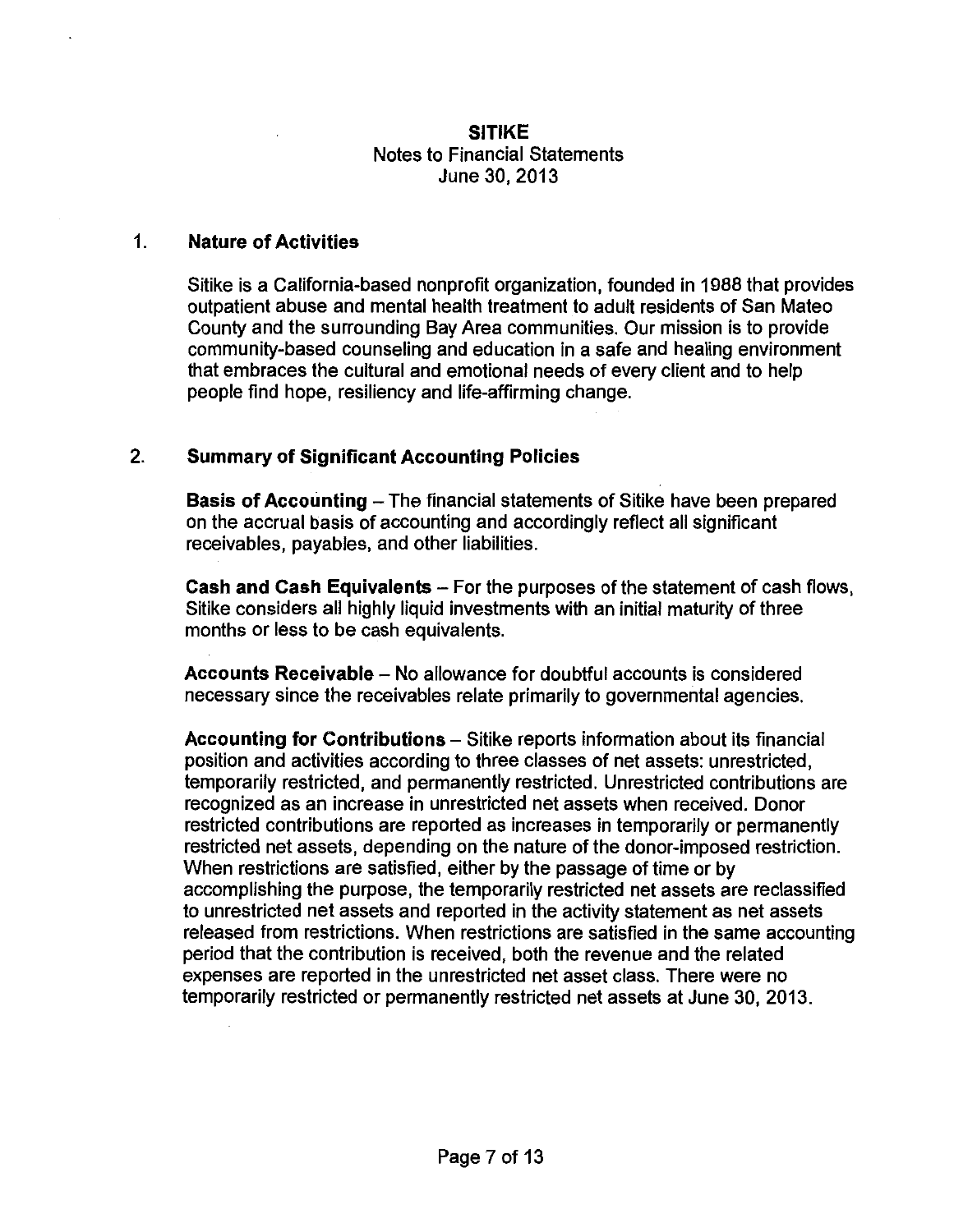## 2. **Summary of Significant Accounting Policies (continued)**

**Property and Equipment** – Acquisitions of property and equipment in excess of \$2,000 are capitalized. Property and equipment are carried at cost, or, if donated, at the approximate fair value at the date of donation. Depreciation is computed using the straight-line method over the estimated useful lives of the related assets.

**Contributed Services** – Contributions of services are recognized when received if such services (a) create or enhance non-financial assets, (b) require specialized skills, and (c) are provided by individuals possessing those skills, and would typically need to be purchased if not donated. Sitike pays for most services requiring specific expertise.

**Donated Property and Equipment-** Donations of property and equipment are recorded as support at their estimated fair value at the date of donation. Such donations are reported as unrestricted support unless the donor has restricted the donated asset to a specific purpose. Assets donated with explicit restrictions regarding their use and contributions of cash that must be used to acquire property and equipment are reported as restricted support. Absent donor stipulations regarding how long those donated assets must be maintained, Sitike reports expirations of donor restrictions when the donated or acquired assets are placed in service as instructed by the donor. Sitike reclassifies temporarily restricted net assets to unrestricted net assets at that time.

**Fair Value of Financial Instruments** – The carrying amounts of cash, accounts receivable, certificate of deposit, prepaid expenses and deposits, accounts payable, and accrued expenses, none of which are held for trading purposes, approximate the fair value due to the short-term maturities of those instruments.

**Functional Allocation of Expenses** – Expenses are charged to programs and supporting services on the basis of periodic time and expense studies as well as estimates made by Sitike's management. General and administrative expenses include those expenses that are not directly identifiable with any other specific function but provide for the overall support and direction of the organization.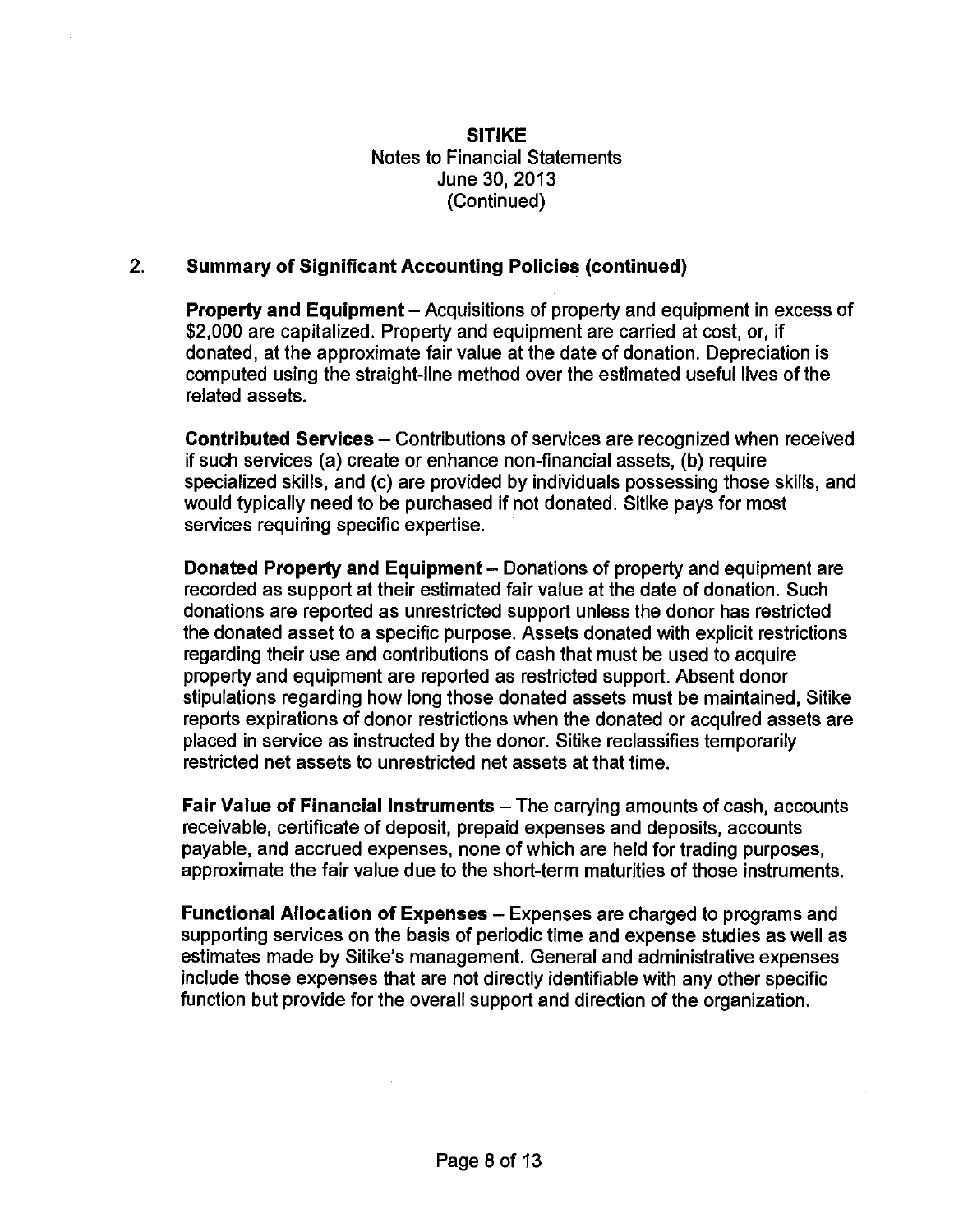## 2. **Summary of Significant Accounting Policies (continued)**

**Estimates** - Management uses estimates and assumptions in preparing financial statements. Those estimates and assumptions affect the reporting amounts of assets and liabilities, the disclosure of contingent assets and liabilities, and the reported revenues, support, and expenses. Actual results could differ from those estimates.

**Income Taxes** - Sitike is exempt from federal income taxes under Internal Revenue Code Section 501(c)(3) and California Revenue and Taxation Code Section 23701d. In addition, Sitike also qualifies for the charitable contribution deduction under Section 170(b)(1)(A)(vi) and has been classified as an organization other than a private foundation under Section 509(a)(1).

Sitike recognizes the effect of income tax positions only if those positions are more likely than not to be sustained. Sitike does not believe its financial statements include any uncertain tax positions.

Sitike's exempt organization returns are generally subject to examination by federal and state tax authorities for three and four years, respectively, after filing.

**Comparative Totals** -The financial statements include certain prior year summarized comparative information in total but not by net asset class. Such information does not include sufficient detail to constitute a presentation in conformity with generally accepted accounting principles. Accordingly, such information should be read in conjunction with Sitike's financial statements for the year ended June 30, 2012, from which the summarized information was derived.

#### 3. **Concentration of Credit Risk**

Sitike maintains cash balances at a financial institution located in South San Francisco. Accounts at this institution are insured up to \$250,000. At June 30, 2013, Sitike's uninsured cash balances totaled \$19,365.

Contracts with the County of San Mateo accounted for 59% of Sitike's revenues and support for the fiscal year ended June 30, 2013 and 96% of its accounts receivable at June 30, 2013.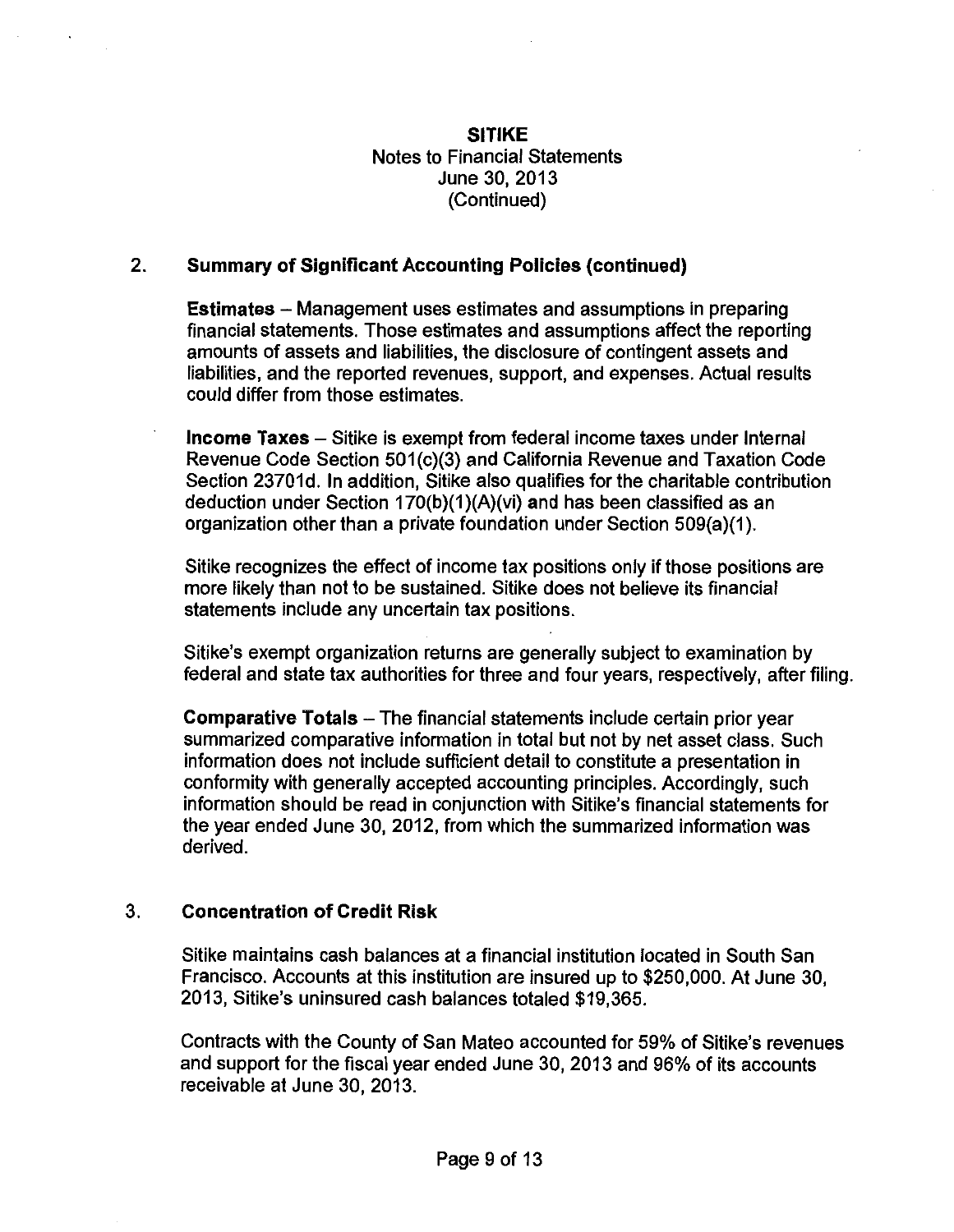#### **4. Certificate of Deposit**

Sterling Bank and Trust, \$99,975, 1 year certificate of deposit, earning interest at 0.45%, matures July 2014.

#### 5. **Property and Equipment**

| <b>Furniture and Equipment</b><br>Leasehold Improvements | 53,529<br>S<br>168,244 |
|----------------------------------------------------------|------------------------|
| <b>Less Accumulated Depreciation</b>                     | 221,773<br>(218, 109)  |
| Property and Equipment - Net                             | -3.664                 |

Depreciation expense for the year ended June 30, 2013 was \$1,002.

#### 6. **Operating Lease Commitments**

Sitike is obligated under a long-term lease agreement for a copier extending to December 2013. For the year ended June 30, 2013, rent paid under the operating lease was \$6,620. Future minimum lease commitments are as follows:

Year Ending June 30,<br>2014

\$2,996

The lease on the real property is currently on a yearly basis. For the year ended June 30, 2013, rent paid under this lease was \$70,836.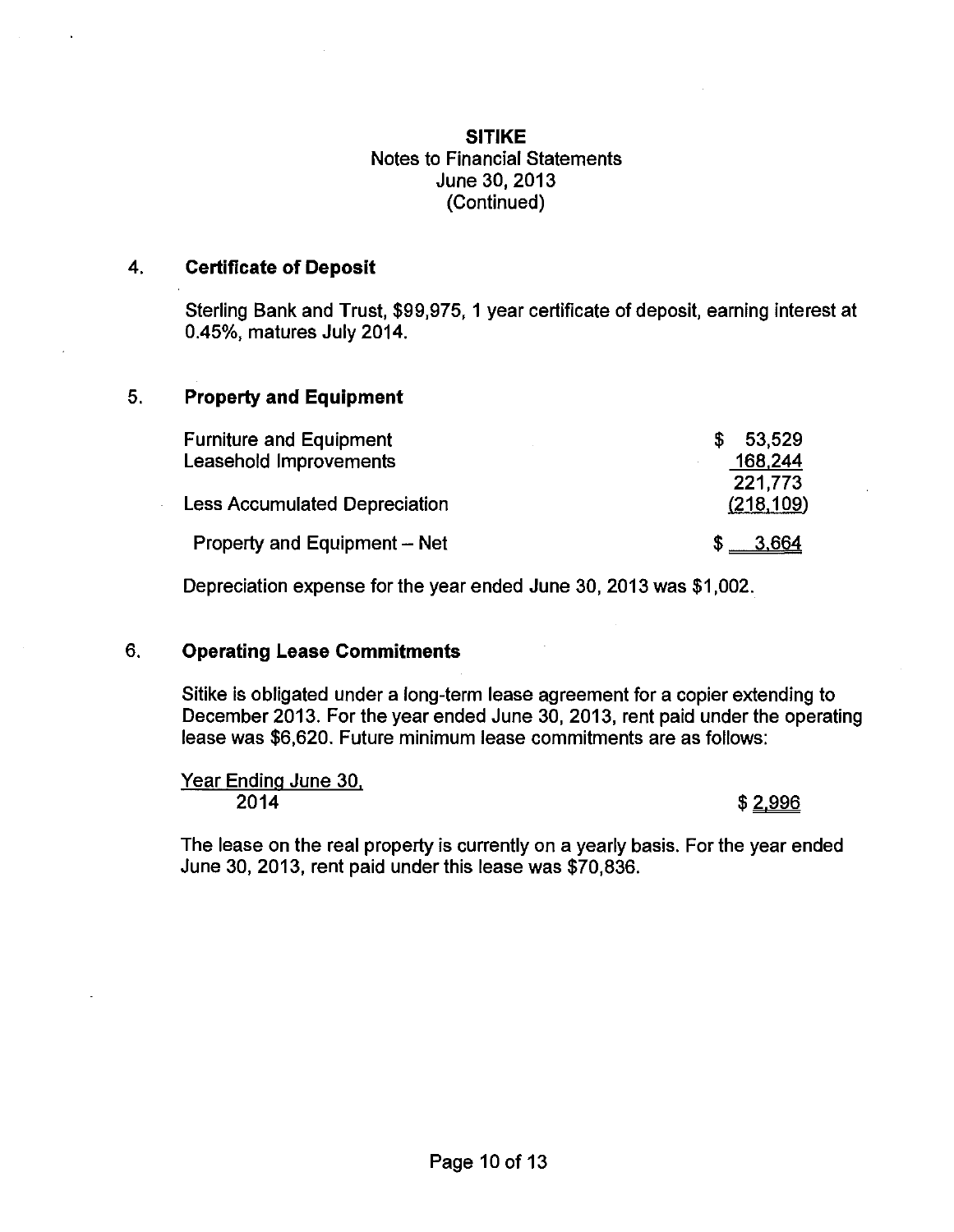#### 7. **Retirement Plan**

Sitike has a 403(b) tax deferred annuity plan that provides retirement benefits to eligible employees. Employees are eligible to participate upon being hired and are permitted to contribute 100% of their compensation up to the maximum permitted by law. No matching contribution was made by the employer for the year ended June 30, 2013.

#### 8. **Contingent Liabilities**

Sitike's grants and contracts are subject to inspection and audit by the appropriate governmental funding agencies. The purpose is to determine whether the program funds were used in accordance with their respective guidelines and regulations. The potential exists for disallowance of previously funded program costs. The ultimate liability, if any, which may result from these governmental audits cannot be reasonably estimated and, accordingly, Sitike has no provision for the possible disallowance of program costs on their financial statements.

#### 9. **Subsequent Events**

Management has evaluated subsequent events through August 23, 2013, the date which the financial statements were available to be issued, and determined that no subsequent events occurred.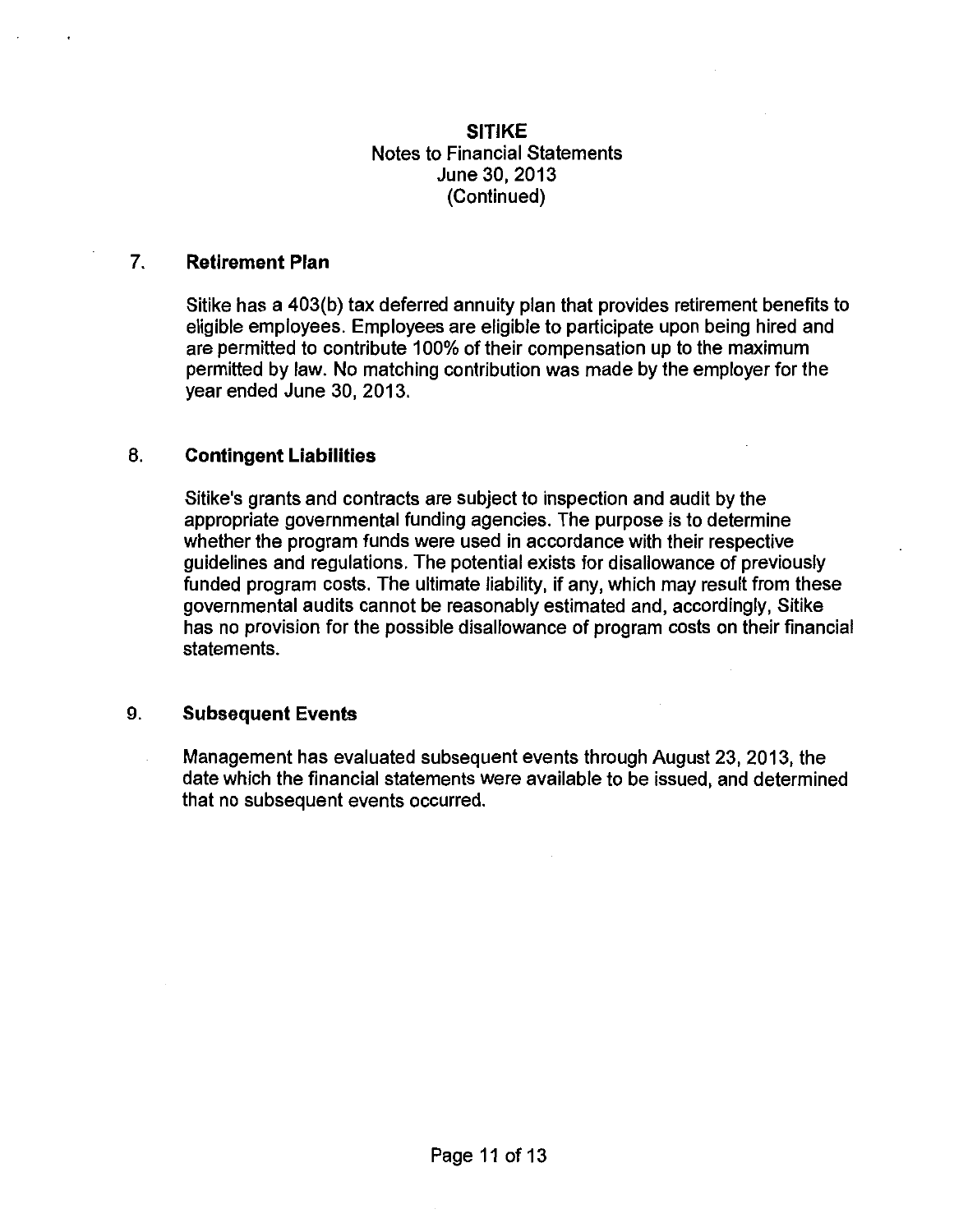

**Partners** Daniel J. Harrington, CPA Bruce J. Wright, CPA Michael J. Ellingson, CPA **Principal** Mitchell Rlchstone, CPA

# **INDEPENDENT AUDITOR'S REPORT ON INTERNAL CONTROL OVER FINANCIAL REPORTING AND ON COMPLIANCE AND OTHER MATIERS BASED ON AN AUDIT OF FINANCIAL STATEMENTS PERFORMED IN ACCORDANCE WITH GOVERNMENT AUDITING STANDARDS**

To the Board of Directors **Sitike** 

We have audited, in accordance with the auditing standards generally accepted in the United States of America and the standards applicable to financial audits contained in Government Auditing Standards issued by the Comptroller General of the United States, the financial statements of Sitike (a California nonprofit organization), which comprise the statement of financial position as of June 30, 2013, and the related statements of activities, and cash flows for the year then ended, and the related notes to the financial statements, and have issued our report thereon dated August 23, 2013.

#### **Internal Control over Financial Reporting**

In planning and performing our audit of the financial statements, we considered Sitike's internal control over financial reporting (internal control) to determine the audit procedures that are appropriate in the circumstances for the purpose of expressing our opinion on the financial statements, but not for the purpose of expressing an opinion on the effectiveness of Sitike's internal control. Accordingly, we do not express an opinion on the effectiveness of the Organization's internal control.

A deficiency in internal control exists when the design or operation of a control does not allow management or employees, in the normal course of performing their assigned functions, to prevent, or detect and correct, misstatements on a timely basis. A material weakness is a deficiency, or a combination of deficiencies, in internal control, such that there is a reasonable possibility that a material misstatement of the entity's financial statements will not be prevented, or detected and corrected on a timely basis. A significant deficiency is a deficiency, or a combination of deficiencies, in internal control that is less severe than a material weakness, yet important enough to merit attention by those charged with governance.

Page 12 of 13